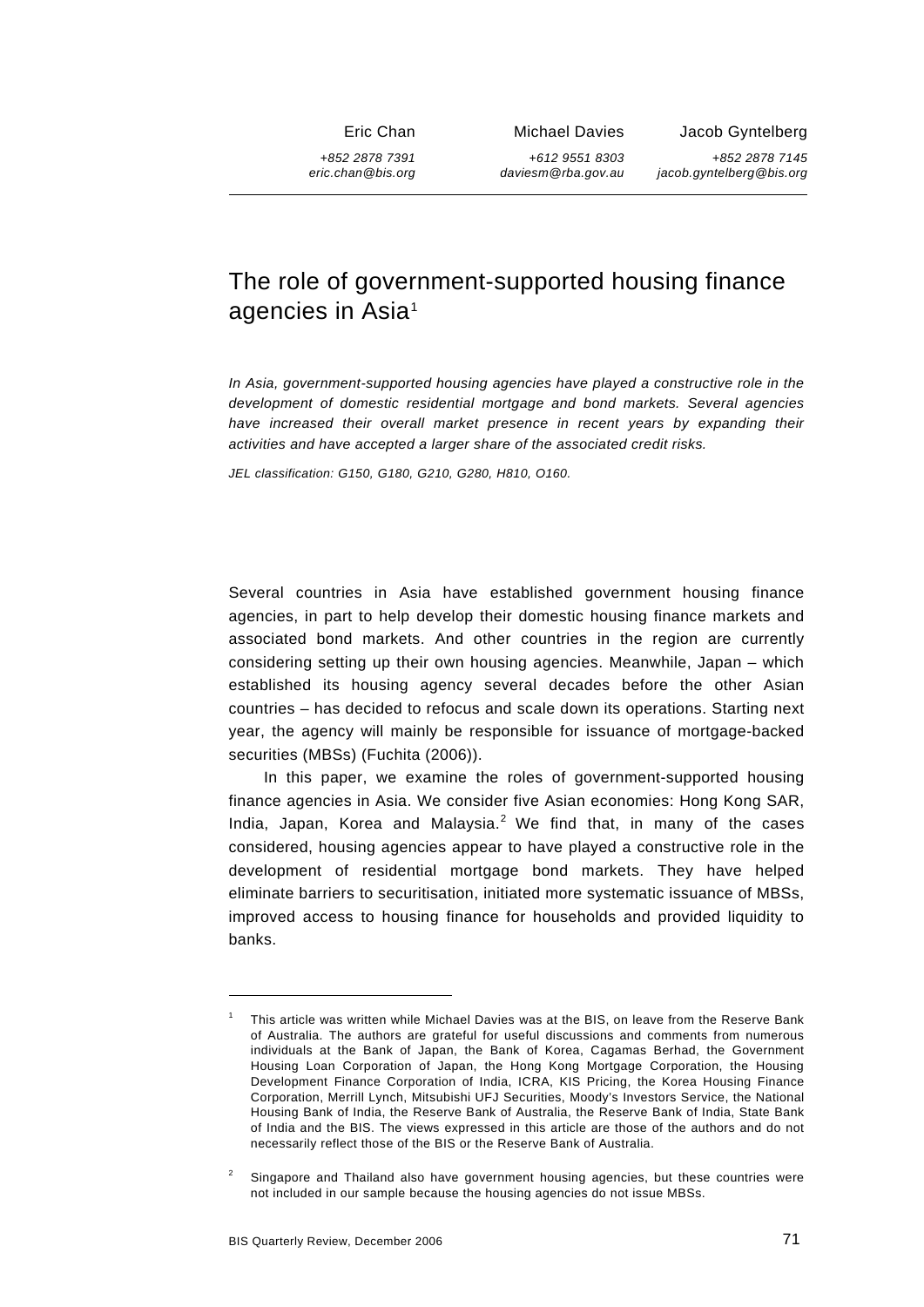More recently, several of the housing agencies have broadened the scope of their involvement in mortgage and bond markets by providing mortgage insurance on loans and credit enhancements on domestically issued MBSs. This broadening of housing agencies' activities has seen them accept a larger share of the gross financial risks associated with residential mortgages. However, at present, the overall risks assumed still appear small relative to the economy as a whole.

In the next section, we describe the role and mandates of the housing agencies in the five selected economies. In the third section, we discuss housing agencies' risk management. The fourth section discusses the nature and perception of government support, as a prelude to a quantification of the value of these annualised government subsidies in the following section. The final section provides concluding thoughts.

### The role and mandates of Asian housing agencies

The housing agencies in the sample were initially established in response to concerns that there was a shortage of housing finance in the economy, or that there would be a shortage in the near future.

In Japan, the Government Housing Loan Corporation (GHLC) was established in 1950 to provide a stable supply of housing finance and improve the quality of the nation's housing stock (Konishi (2002)). In Malaysia, Cagamas Berhad was established in the mid-1980s to help rectify a shortage of housing finance (Kokularupan (2005)). The Hong Kong Mortgage Corporation (HKMC) was established in 1997 because of concerns in the mid-1990s that local banks would be unable to satisfy anticipated strong demand for housing credit (Yam (1996)). The Indian National Housing Bank (NHB) was established in 1988 to promote a sound and cost-effective housing finance system and to help alleviate housing shortages, particularly in rural areas (Reside et al (1999)). The Korea Housing Finance Corporation (KHFC) was set



Housing agencies created to prevent shortages of housing finance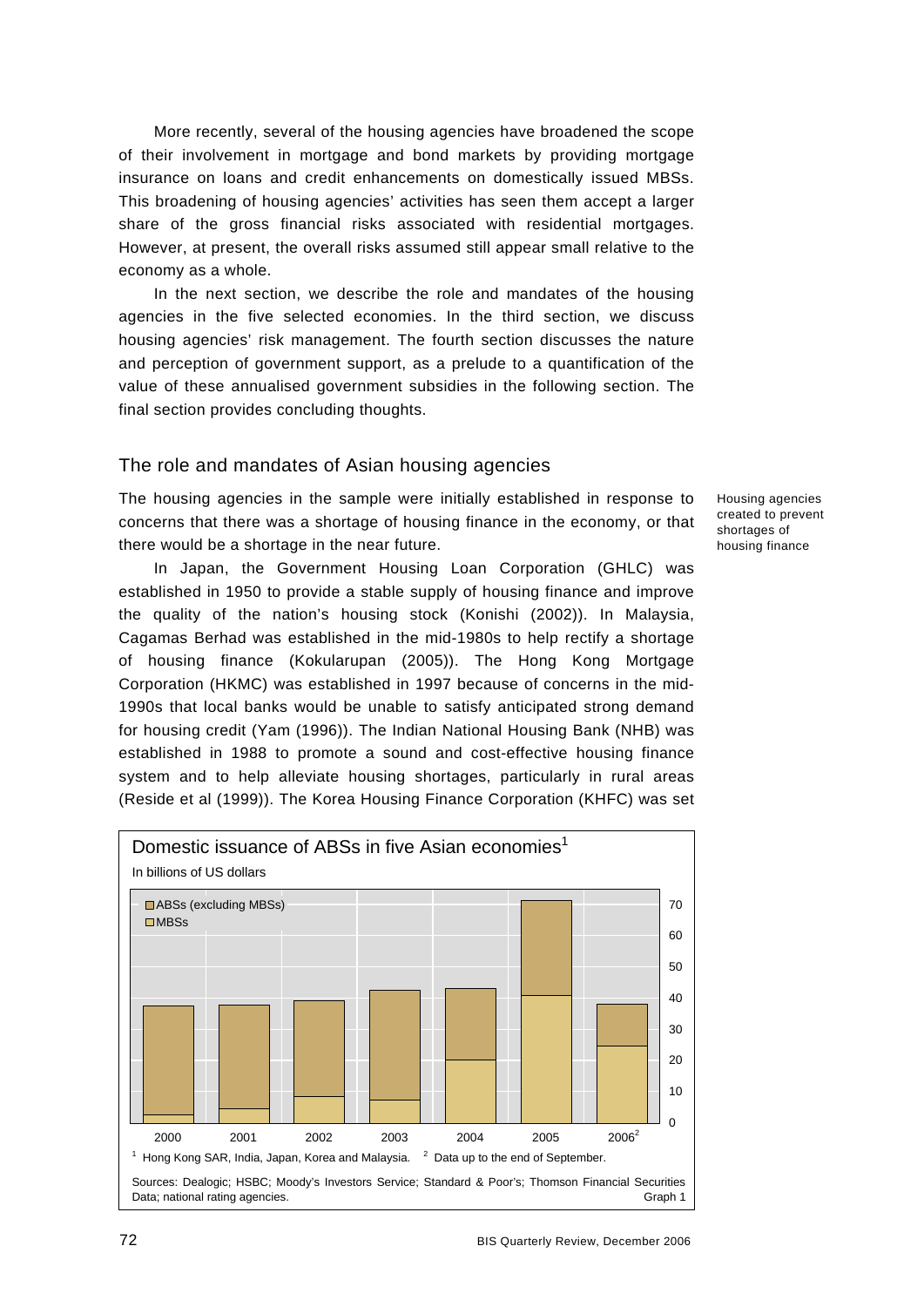MBS market role came later

Agencies have helped develop MBS markets …

… by issuing MBSs and helping to remove legal and regulatory impediments

up in 2004 to ensure that households had access to long-term housing finance (KHFC (2005)). Over time, all of the agencies have been given the additional task of promoting the development of domestic mortgage bond markets. The underlying notion was that bond markets would provide loan originators with a source of funding more stable than deposits.

Housing agencies have made visible contributions to the development and growth of the respective domestic bond and MBS markets. This has primarily been via increased MBS and bond issuance. The economies in the sample have had remarkable growth in the securitisation of mortgages over the past few years (Graph 1). Between 2000 and 2005, annual MBS issuance increased from \$3 billion to \$40 billion. This growth has been significantly faster than the growth in issuance of other asset-backed securities (ABSs) (Gyntelberg and Remolona (2006), Dalla (2006)). The housing agencies have led this growth; in all five cases, the outstandings of housing agency MBSs have risen more quickly than those of privately issued MBSs. Except in Japan, housing agency MBSs account for the bulk of outstanding MBSs. The housing agencies' issuance of MBSs has served to increase investor familiarity with the product. The longer-term objective is to gradually create a benchmark yield curve for the pricing of private MBSs. In several cases, housing agencies have also been among the largest non-government bond issuers, and their bond issuance has generally grown faster than the bond market as a whole (Table 1).

Many of these housing agencies have also contributed to the development of their domestic MBS markets by working with governments to develop legislation which has removed legal, tax and regulatory impediments to securitisation. They have also improved the availability of good historical data on rates of non-payment and prepayment on housing loans, and have encouraged financial institutions to standardise their loan documentation.

| Size of bond and MBS markets <sup>1</sup>                                                                                                                           |               |                   |              |                   |                                           |            |                  |                                                            |
|---------------------------------------------------------------------------------------------------------------------------------------------------------------------|---------------|-------------------|--------------|-------------------|-------------------------------------------|------------|------------------|------------------------------------------------------------|
| Amounts outstanding, in billions of US dollars                                                                                                                      |               |                   |              |                   |                                           |            |                  |                                                            |
|                                                                                                                                                                     | <b>MBSs</b>   |                   | <b>Bonds</b> |                   |                                           |            | MBSs +<br>bonds  |                                                            |
|                                                                                                                                                                     | Date          | Housing<br>agency | Private      | Housing<br>agency | Financial<br>and<br>corporte <sup>2</sup> | Government | Non-<br>resident | Share of<br>housing agency<br>debt securities <sup>3</sup> |
| Hong Kong SAR                                                                                                                                                       | Dec 01        | 0.0               | 0.1          | 2.6               | 8.2                                       | 6.8        | 3.6              | 14.7                                                       |
|                                                                                                                                                                     | Mar 06        | 0.6               | 0.0          | 4.0               | 10.8                                      | 8.8        | 4.0              | 19.0                                                       |
| India                                                                                                                                                               | Jun 02        | 0.1               | .            | 5.3               | 0.0                                       | 134.8      | 0.0              | 3.9                                                        |
|                                                                                                                                                                     | <b>Jun 05</b> | 0.2               | $\cdots$     | 28.4              | 15.8                                      | 243.8      | 0.1              | 9.9                                                        |
| Japan                                                                                                                                                               | Mar 02        | 1.5               | 6.1          | 16.6              | 1,314.1                                   | 3,166.3    | 57.0             | 0.4                                                        |
|                                                                                                                                                                     | Mar 06        | 27.2              | 60.4         | 33.1              | 1,211.9                                   | 5,501.8    | 57.1             | 0.9                                                        |
| Korea                                                                                                                                                               | Dec 01        | 1.5               | .            | 0.0               | 213.2                                     | 65.8       | 0.2              | 0.5                                                        |
|                                                                                                                                                                     | Dec 05        | 8.3               | $\cdots$     | 1.5               | 356.7                                     | 226.0      | 0.0              | 1.7                                                        |
| Malaysia                                                                                                                                                            | Dec 01        | 0.0               | 0.0          | 5.6               | 36.0                                      | 30.9       | 0.0              | 7.7                                                        |
|                                                                                                                                                                     | Dec 05        | 1.5               | 0.0          | 6.4               | 47.4                                      | 50.4       | 0.2              | 7.5                                                        |
| <sup>2</sup> Excluding housing agency bonds and MBSs as well as private MBSs.<br>Excluding money market instruments.<br>As a percentage<br>of total bonds and MBSs. |               |                   |              |                   |                                           |            |                  |                                                            |

Sources: Citigroup; government housing agencies; BIS. Table 1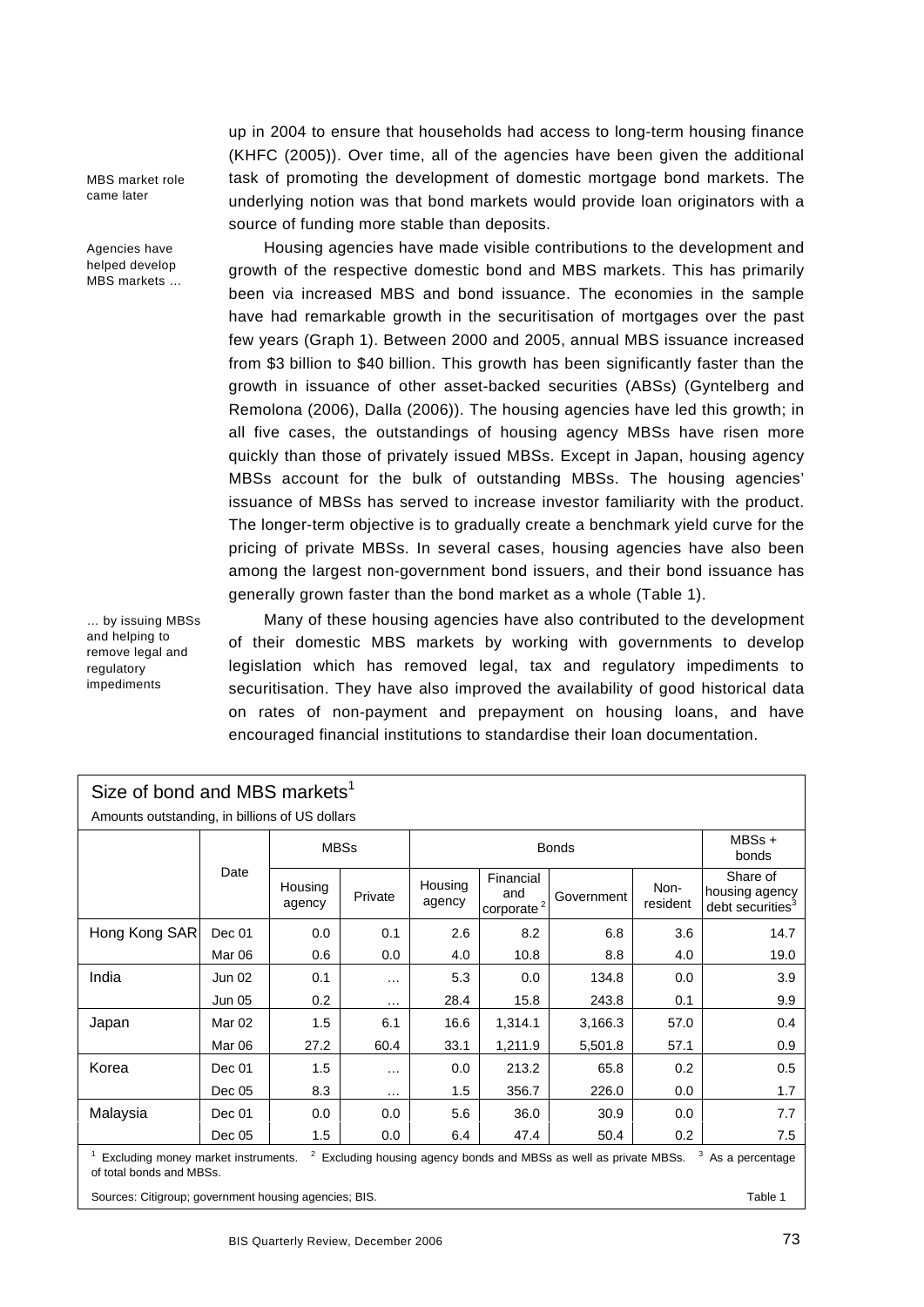Despite the housing agencies' efforts, domestic MBS markets are still not fully developed in any of the economies we consider. In Hong Kong, India and Korea only 1% of housing loans are securitised, while in Japan and Malaysia this proportion is 5–6%. As a result, in all cases there is limited liquidity in secondary MBS markets.

### *Housing finance markets*

In their respective housing finance markets, the agencies have broadened the range of loan types that are available to borrowers of all income levels. Most agencies have focused on introducing longer-term fixed rate loans. $^3$  $^3$  In several cases, this has stimulated private lenders to lengthen the maturity of their loan contracts and to introduce more sophisticated products that combine features from fixed and floating rate loans. In Korea, the KHFC's provision of 30-year fixed rate mortgages probably induced banks and other financial institutions to lengthen the maturity of their housing loans from three years to 20–30 years.<sup>[4](#page-3-1)</sup> In Japan, the GHLC is the main provider of long-term fixed rate mortgages. Interestingly, the HKMC offered long-term fixed rate mortgages in 2001, but there was only limited demand for them as Hong Kong households have a preference for floating rate loans and the local banks did not market them aggressively.

### *Similar objectives but different approaches*

Despite their common objectives, the approaches used by the housing agencies to achieve these objectives have differed considerably (Table 2). Two of the agencies – the GHLC and the KHFC – distribute their own loans to households via banks and other loan originators. They thus compete fully with banks in the housing finance market by offering loans to any household that satisfies their lending criteria. In addition to direct lending, the GHLC offers mortgage insurance and purchases mortgages from other lenders for its MBS programme, while the KHFC provides guarantees on loans that are used to fund deposits for chonsei leases.<sup>[5](#page-3-2)</sup> The remaining agencies  $-$  the HKMC, Cagamas and the NHB – do not lend directly to households. The HKMC and Cagamas purchase already originated mortgages from banks and other lenders. The NHB lends directly to banks and finance companies, with the loans secured against specific pools of mortgages. The HKMC also has a large mortgage insurance division, and the NHB is in the process of establishing the Mortgage Credit Guarantee Company, a joint venture between the NHB and

But MBS markets are still not fully developed

Housing agencies introduced fixed rate loans

Considerable variation in approaches and in MBS market involvement

<span id="page-3-0"></span><sup>3</sup> This is similar to the United States, where the Construction Finance Corporation pioneered the 30-year fixed rate mortgage in the 1930s (Jones (1951)).

<span id="page-3-1"></span><sup>4</sup> When the KHFC was founded in March 2004, only 25% of housing loans had maturities of greater than 10 years. By December 2005, the proportion of loans with maturities of over 10 years had doubled to 50%. See KHFC (2006).

<span id="page-3-2"></span><sup>5</sup> Chonsei is a lease contract where, rather than paying a periodic rent for the right to use real property as in most western lease contracts, the tenant pays an up-front deposit for the use of the property with no requirement for periodic rent payments. Thus, the "rent" received by the landlord is the investment return on the chonsei deposit. At the end of the contract, the landlord returns the tenant's chonsei deposit (Zhu (2006)).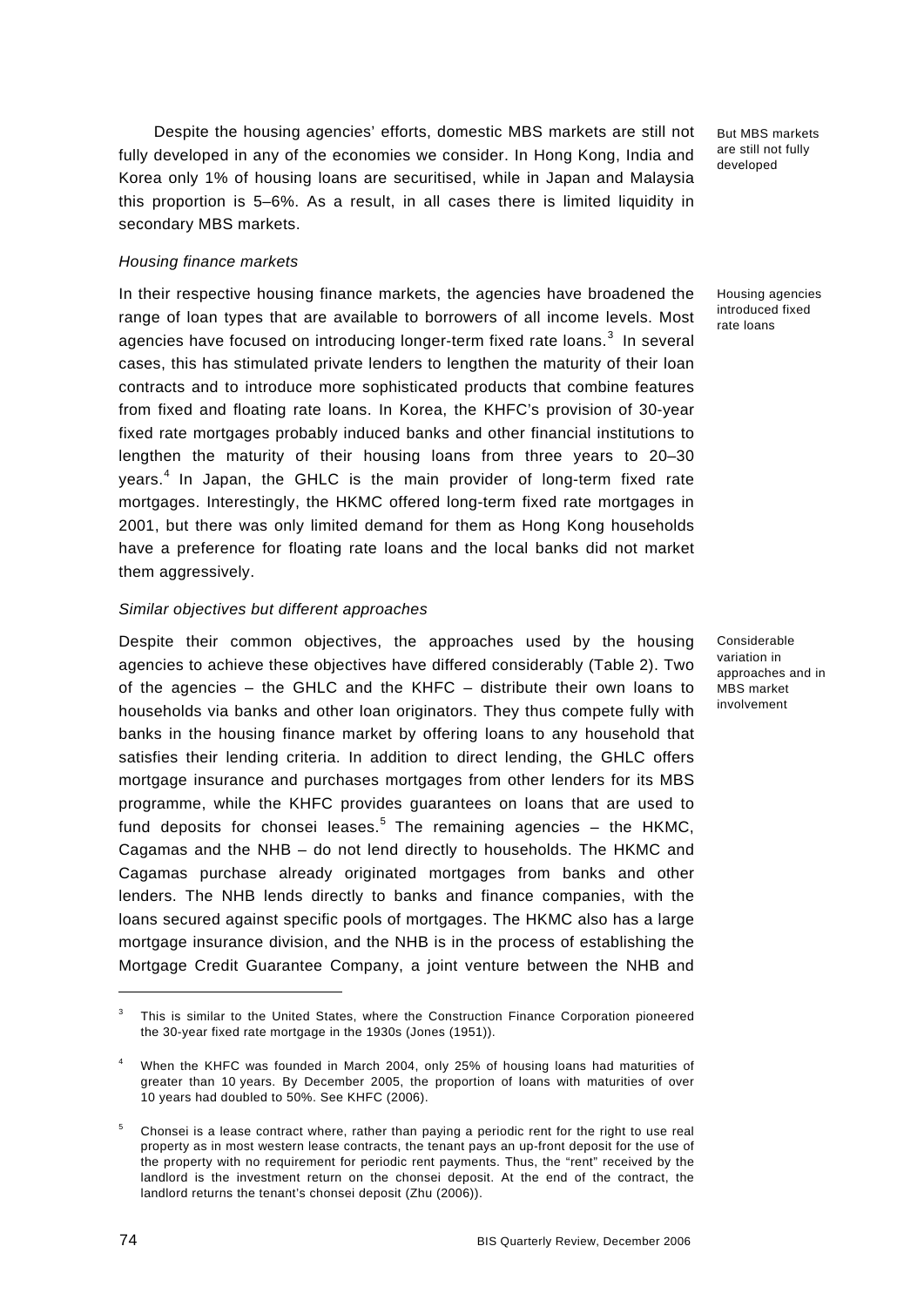| Housing agencies' business lines |             |                              |                                   |                      |                                      |                       |
|----------------------------------|-------------|------------------------------|-----------------------------------|----------------------|--------------------------------------|-----------------------|
|                                  | Agency      | <b>Issues</b><br><b>MBSs</b> | <b>Private MBS</b><br>enhancement | Own loan<br>products | Purchases<br>mortgages<br>from banks | Mortgage<br>insurance |
| Hong Kong SAR                    | <b>HKMC</b> | Yes                          | <b>No</b>                         | <b>No</b>            | Yes                                  | Yes                   |
| India                            | <b>NHB</b>  | No <sup>1</sup>              | Yes <sup>2</sup>                  | No                   | No <sup>3</sup>                      | No                    |
| Japan                            | <b>GHLC</b> | Yes                          | Yes <sup>2</sup>                  | Yes                  | Yes                                  | Yes                   |
| Korea                            | <b>KHFC</b> | Yes                          | No                                | Yes                  | Yes <sup>4</sup>                     | No <sup>5</sup>       |
| Malaysia                         | Cagamas     | Yes                          | No                                | No                   | Yes                                  | No                    |
|                                  |             |                              |                                   |                      |                                      |                       |

 $1$  Only issues MBSs on behalf of private financial institutions.  $2$  The GHLC provides credit wraps for private MBSs; the NHB provides credit wraps and purchases part of the subordinated tranche.  $3$  The NHB lends directly to banks, with the loans secured against specific pools of mortgages. <sup>4</sup> As of September 2006, the KHFC had not purchased loans from banks. <sup>5</sup> The KHFC provides a guarantee on deposits for chonsei leases.

| Sources: National central banks; government housing agencies; BIS. | Table 2 |
|--------------------------------------------------------------------|---------|
|--------------------------------------------------------------------|---------|

several private and supranational entities, to provide mortgage insurance services.

Housing agencies' involvement in MBS markets also differs. Cagamas, the HKMC and the KHFC issue their own MBSs, for which they guarantee interest and principal payments. Cagamas and the KHFC also hold the first-loss tranche of their own MBSs. These three agencies do not provide credit enhancements for privately issued MBSs. The GHLC also issues its own MBSs, for which it guarantees interest and principal payments, and in addition provides credit enhancements for MBSs issued by others. Finally, the NHB provides credit enhancements and trustee services for privately issued MBSs, but does not issue its own MBSs.

In recent years, the supply of housing finance provided by banks has increased in most cases. Over the same period, several of the agencies have broadened their activities. The HKMC has broadened its loan purchases to include other household debt and some commercial loans. It has also expanded its mortgage insurance programme and increased the maximum loan-to-value ratio on insured loans to 95%. Cagamas has also broadened its loan purchases. The NHB has started providing credit guarantees on private MBSs, and is establishing a mortgage insurance company. In contrast, the GHLC has reduced its direct lending and has focused on buying mortgages from banks and issuing MBSs. In 2007, the GHLC will be replaced by the new Japan Housing Finance Agency (JHF), which will mainly guarantee MBS issues and purchase loans from private financial institutions.<sup>[6](#page-4-0)</sup> This change partly reflects the government's desire to reduce its role in the Japanese economy.

### Risk management by housing agencies

The broadening of mandates in Hong Kong and India, as well as the strong loan growth in Korea, have led to their housing agencies being more heavily

Increased supply of housing finance from banks with several agencies broadening their activities

Some agencies have assumed more

<span id="page-4-0"></span>risks …

-

<sup>6</sup> The JHF will also provide direct loans for disaster mitigation and urban rehabilitation. See Ministry of Land, Infrastructure and Transport (2006).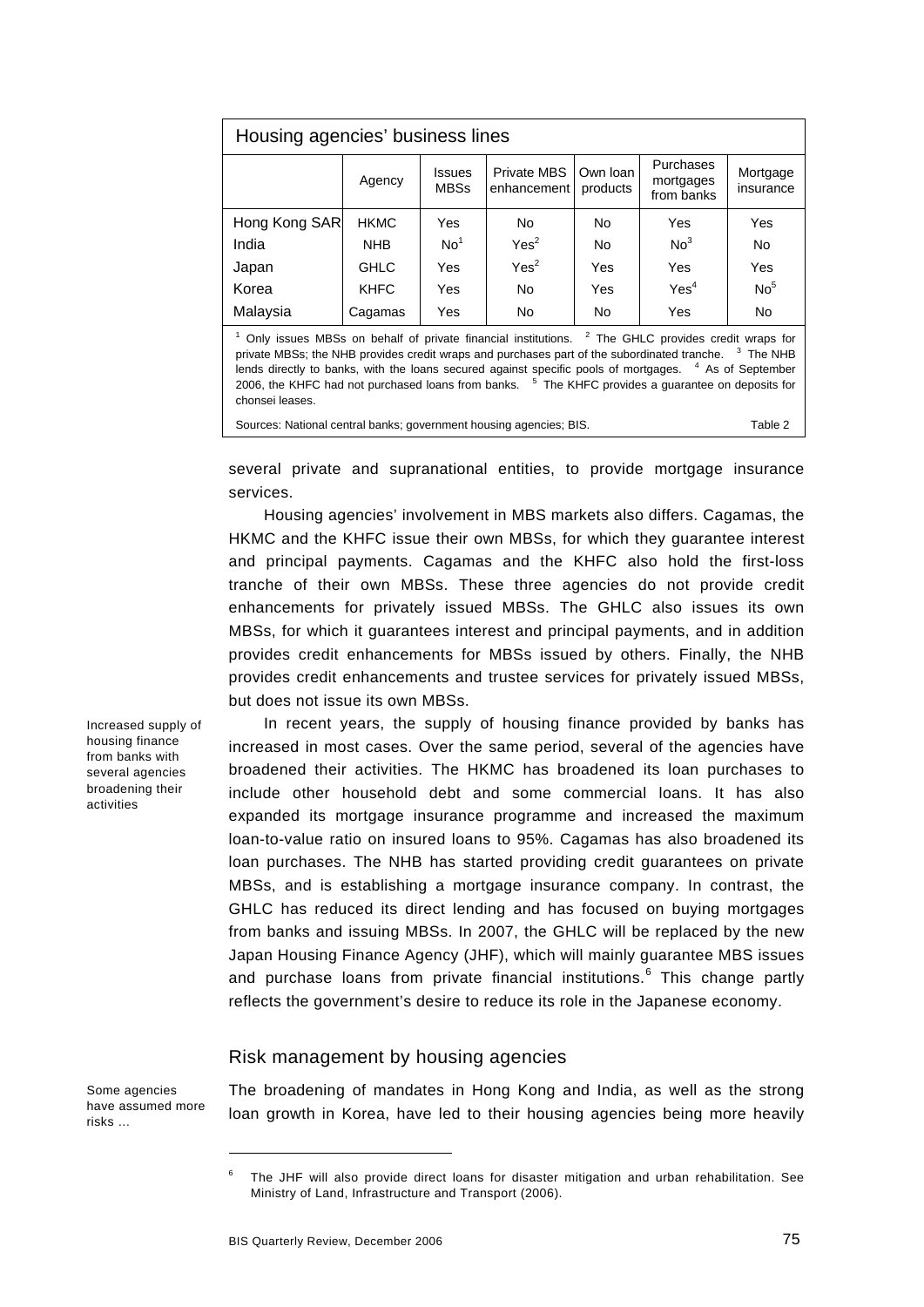

involved in the domestic housing finance markets. As a result, they face the challenge of managing a larger share of the overall financial risks associated with domestic housing loans. The housing agencies manage this financial risk by either hedging it with a third party, or transferring it to bond and MBS investors, or retaining it within their organisation.

The proportion of total housing loans on which the agencies manage some or all of the financial risks is shown in Graph 2. Housing agencies are required to manage all risks, ie credit, interest rate and prepayment risks, on loans held on their balance sheets. Here an exception is Cagamas, which has relatively little credit risk on the majority of the loans on its balance sheet as it has recourse to the bank that sold the loan if the borrower defaults. Thus Cagamas only manages interest and prepayment risks on the loans it purchases. For securitised loans and loans for which the agency has provided mortgage insurance and credit enhancements on private MBSs, the agency is required to manage only credit risk.

The agencies in Hong Kong, India and Korea have all increased the share of credit risk they manage. In Hong Kong, the HKMC's share of the credit risk on housing loans has quadrupled over the past five years, mainly due to the growth in the provision of mortgage insurance. In Korea, the KHFC's share of credit risk on housing loans has also risen strongly, reflecting the growth in its mortgage insurance and MBS programmes. In India, an increase in the NHB's direct lending to banks and other financial institutions has seen it managing additional risks. In contrast, the GHLC has scaled back its direct lending operations ahead of its restructuring, and consequently the share of risk on Japanese housing loans it manages has fallen. The HKMC is the only agency which actively hedges credit risk. Roughly half of the credit risk from its

… some others less

More risk assumed in Hong Kong, India and Korea …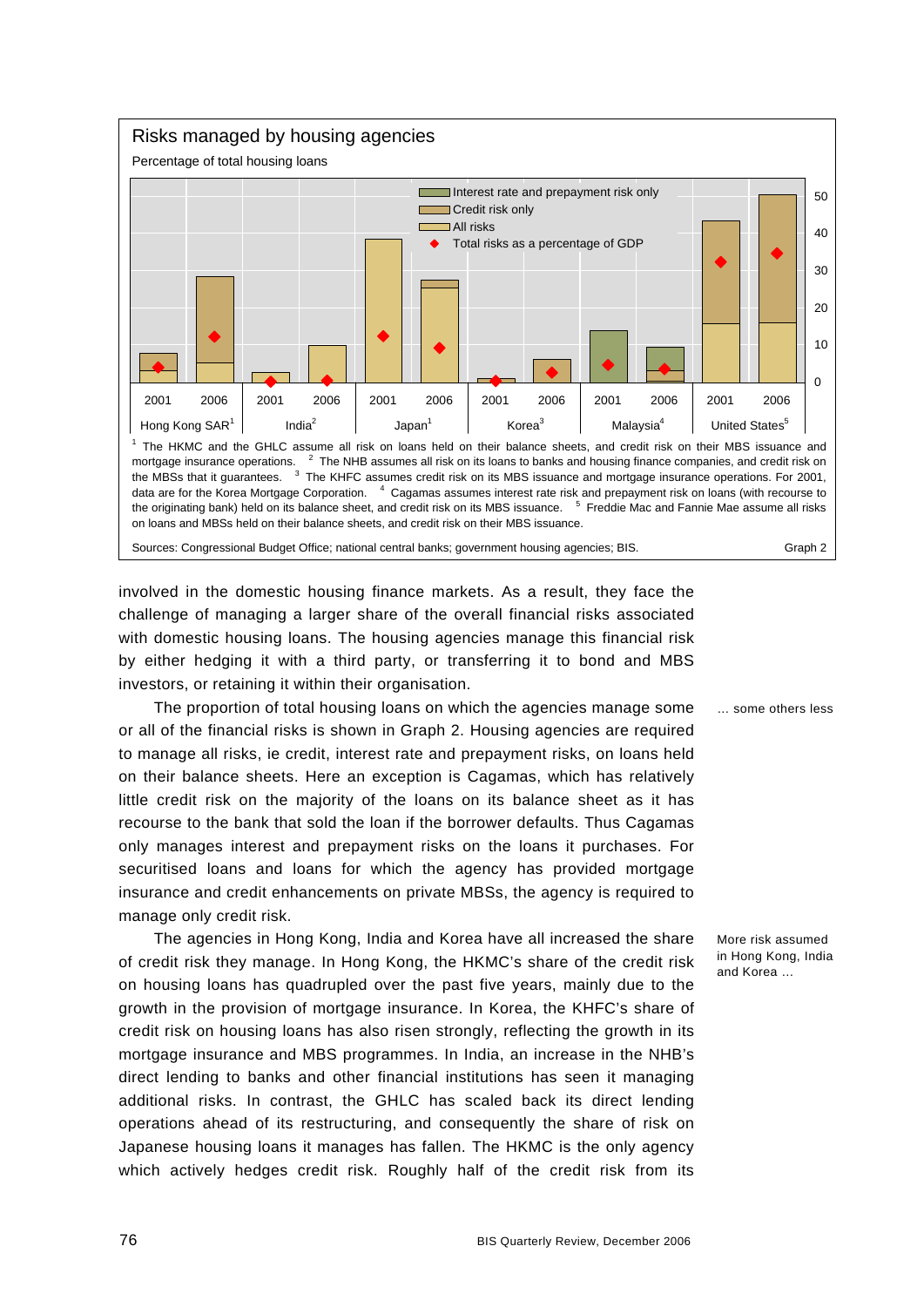mortgage insurance operations has been reinsured (HKMC (2006)). All the other housing agencies retain the credit risk within their organisations.

In Hong Kong and India, the housing agencies have also increased the share of prepayment risk they manage. The available evidence suggests that these housing agencies retain this risk. The GHLC has started securitising its outstanding portfolio of housing loans, thereby reducing the share of prepayment risk it holds. The share of prepayment risk held by Cagamas has also fallen slightly, reflecting a decrease in the share of housing loans it holds. In Korea, the agency issues MBSs and thus transfers prepayment risk to bondholders.

Finally, the agencies in Hong Kong and India are the only ones which have increased the share of interest rate risk they manage. The shares of interest rate risk managed by the other housing agencies have all declined. As all of the housing agencies appear to hedge a significant share of the interest rate risk they manage, there has probably been limited change in the interest rate risk they retain.

# Government support

Degree of government support varies …

… ranging from strong government guarantees to minority government share of equity

Formal government support for the housing agencies varies across our sample, from outright guarantees and full government ownership to no guarantee and limited government ownership (Table 3). In India and Korea, the housing agencies have an explicit government guarantee and are wholly owned by their governments (via the central bank). In Korea, the law requires the government to cover losses in excess of the KHFC's capital reserves (see the Korea Housing Finance Corporation Act). In India, the NHB can request the government to guarantee its bonds (National Housing Bank Act of 198[7](#page-6-0)).<sup>7</sup>

In Hong Kong and Japan, the housing agencies do not have a government guarantee but they are wholly owned by the government. While it is clear that the HKMC enjoys a high level of government support,<sup>[8](#page-6-1)</sup> the extent of government support for the GHLC is less obvious. The Malaysian government

| Government support for housing agencies                 |            |                      |                               |  |  |
|---------------------------------------------------------|------------|----------------------|-------------------------------|--|--|
|                                                         |            | Government ownership |                               |  |  |
|                                                         | Government | Central bank         | Explicit government quarantee |  |  |
| Hong Kong SAR                                           | 100        |                      | No                            |  |  |
| India                                                   |            | 100                  | Yes                           |  |  |
| Japan                                                   | 100        |                      | N <sub>0</sub>                |  |  |
| Korea                                                   | 18         | 82                   | Yes                           |  |  |
| Malaysia                                                |            | 20                   | No.                           |  |  |
| Sources: Merrill Lynch; national housing agencies; BIS. |            |                      |                               |  |  |

<span id="page-6-1"></span><span id="page-6-0"></span>7 At present, only some NHB bonds have an explicit government guarantee, but both types of bonds trade at similar prices. This suggests that market participants perceive the NHB as being backed by the Indian government.

… less in Japan and Malaysia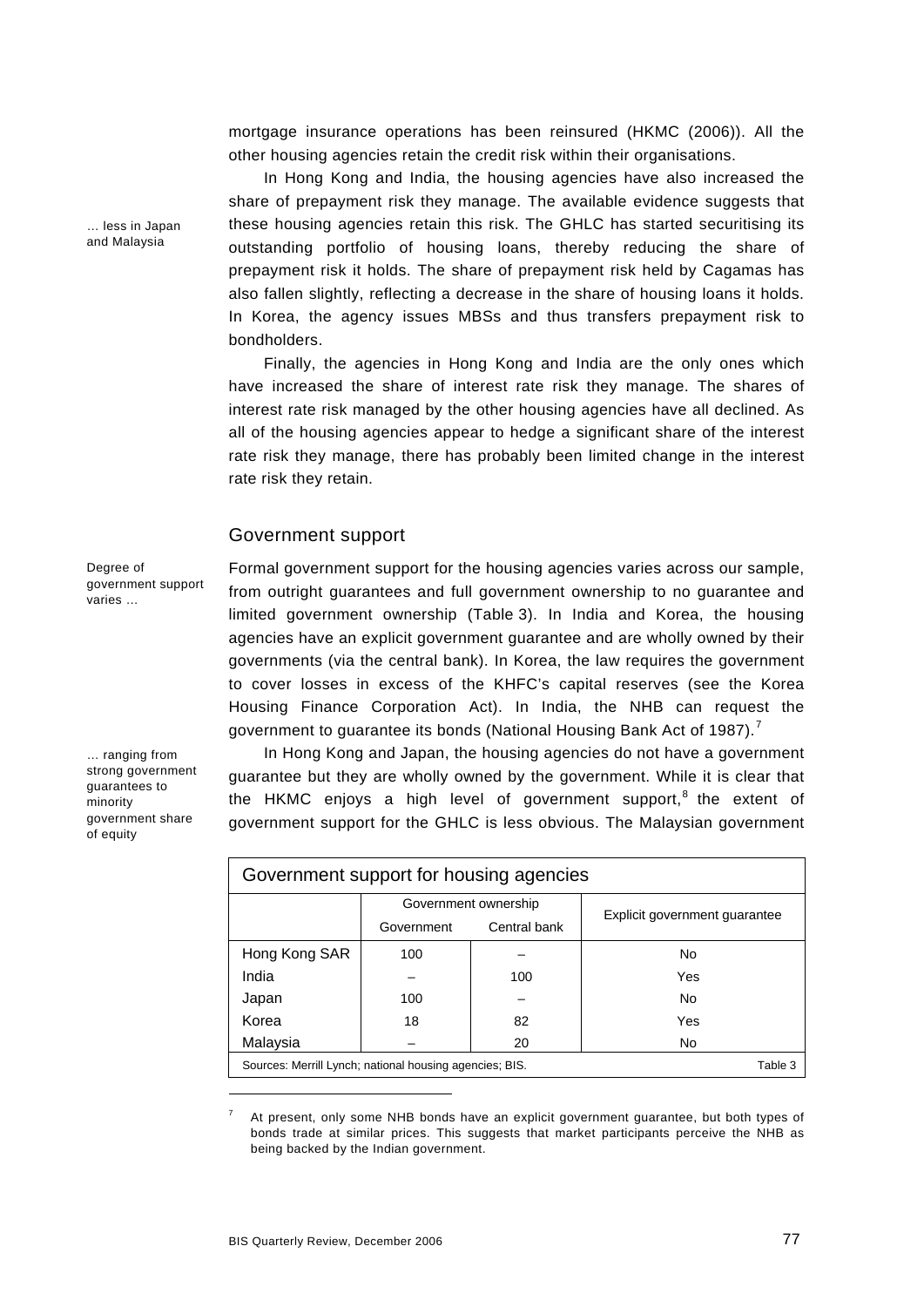# Yield spreads on agency bonds and MBSs

Spreads over five-year sovereign bonds, in basis points<sup>1</sup>

|                                                                                                        | Agency bonds | Agency MBSs | Bonds issued by<br>financials | MBSs issued by<br>financials |  |
|--------------------------------------------------------------------------------------------------------|--------------|-------------|-------------------------------|------------------------------|--|
| Hong Kong SAR                                                                                          | 49           | $50 - 55$   | $55 - 60$                     | $\cdots$                     |  |
| India                                                                                                  | 50           | 70          | 100                           | 70                           |  |
| Japan                                                                                                  | 8            | 39          | 25                            | 55                           |  |
| Korea                                                                                                  | $15^2$       | 25          | 50                            | $\cdots$                     |  |
| Malaysia                                                                                               | 57           | 78          | 95                            | $\cdots$                     |  |
| $\mathbf{z}$<br>Spread for MBS bond with bullet maturity.<br>Rounded average spreads for 2006 to date. |              |             |                               |                              |  |

Sources: Asian Development Bank; Barclays; Bloomberg; GHLC; HSBC; KIS Pricing; Mitsubishi UFJ Securities; R&I Japan; BIS. Table 4

owns only a fifth of Cagamas – the remainder being held by Malaysian and foreign banks – and the housing agency does not have a government guarantee.

### *Market perception of government support*

Generally, there is a high level of agreement between the formal level of government support and market perception thereof. The market perception of government support is reflected in credit ratings and bond market prices, and these two indicators are broadly consistent for all countries.

For India and Korea, which have explicit guarantees, the market simply takes this as given. The housing agencies have the same credit ratings as their respective governments. The spreads on housing agency bonds and MBSs over government bonds are, according to market participants, a reflection of prepayment risk on MBSs and their smaller size (Table 4). Yields on housing agency debt and MBSs are well below yields on other financial institutions' bonds.<sup>[9](#page-7-0)</sup> In the case of Malaysia, the market view is that Cagamas does not have a government guarantee. This is consistent with the formal level of government support. The domestic rating agencies state that Cagamas's AAA credit rating reflects the high quality of its loan assets and the quality of its shareholders, which include several large Malaysian and international banks as well as Bank Negara Malaysia (Kokularupan (2005)). Consistent with a lower level of government support, Cagamas bonds trade at yields that are roughly 60 basis points higher than yields on Malaysian government bonds – the largest spread differential of all the housing agencies. Reflecting their much higher liquidity, yields on Cagamas bonds are, however, lower than yields on bonds issued by other AAA-rated financial institutions.

Market perception in agreement with formal support

This perception is reflected in credit ratings and bond prices

<sup>8</sup> This is reflected in the HKMC having access to additional callable capital and a revolving credit facility and in the presence of various government officials and senior staff of the Hong Kong Monetary Authority on the board of the HKMC.

<span id="page-7-0"></span><sup>9</sup> In India, yields on the senior tranches of agency MBSs and private MBSs are similar. But private MBSs have a large subordinated tranche (10–20% of the value of the loan pool), whereas agency MBSs do not have a subordinated tranche.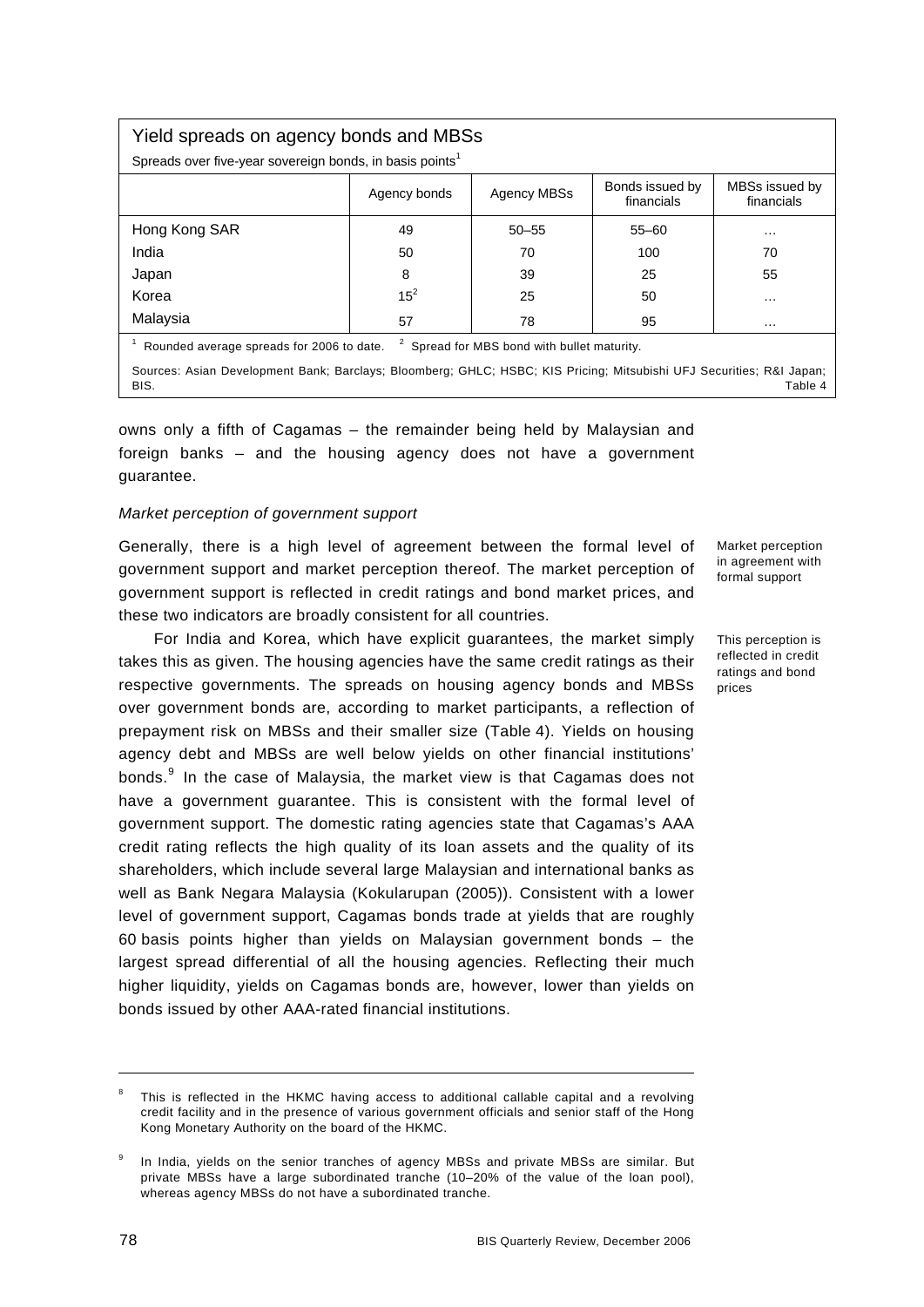In Hong Kong and Japan, where the agencies are wholly owned by the government, the market view is that they have strong implicit government guarantees. Both agencies have the same credit ratings as their respective governments, and upgrades and downgrades to the sovereign credit ratings have been reflected immediately in the housing agencies' ratings.<sup>[10](#page-8-0)</sup> In Japan, GHLC bonds trade at yields that are less than 10 basis points over Japanese government bonds. The GHLC MBS spread of around 30 basis points is attributed to their risk profile, with the most important factor being prepayment risk. HKMC bonds and MBSs trade at yields that are 50 basis points higher than Hong Kong government bonds. This probably reflects the smaller size and lower liquidity of the HKMC bonds.

### The size and distribution of government support

We have attempted to estimate the economic value and identify the main recipients of the government subsidy by using a net present value of cash flow methodology similar to CBO (200[1](#page-8-1), 2004) and Passmore (2005) (see box).<sup>11</sup>

Estimated level of government support below 0.1% of GDP

For all of the sample, we estimate that the level of government support given to housing agencies is below 0.03% of GDP (Table 5). The variation in the size of the estimated subsidies reflects the relative importance of business lines and the nature of government support. To ensure that the estimated subsidies are comparable, we have in the case of Japan not included a direct grant from the Japanese government to the GHLC, which the latter uses to cover a negative interest rate spread of 60–80 basis points between its existing mortgage portfolio and its Fiscal Investment and Loan Program (FILP) loans from the government. This negative interest rate spread reflects realised prepayment risks and stems from the lending and funding practices of the GHLC during the 1980s and early 1990s. During this period, the GHLC on the lending side allowed households to prepay their loans with little or no financial penalty. On the funding side, the GHLC relied on fixed maturity FILP loans that

| Estimated value of government support in 2005           |                                          |                                    |  |  |
|---------------------------------------------------------|------------------------------------------|------------------------------------|--|--|
|                                                         | Estimated range for subsidy <sup>1</sup> | Main beneficiaries                 |  |  |
| Hong Kong SAR                                           | $0.000 - 0.003$                          | Households                         |  |  |
| India                                                   | $0.006 - 0.009$                          | <b>Financial institutions</b>      |  |  |
| Japan                                                   | $0.002 - 0.007$                          | Households, financial institutions |  |  |
| Korea                                                   | $0.015 - 0.025$                          | Households                         |  |  |
| Malaysia                                                | 0.0000                                   |                                    |  |  |
| Memo: United States <sup>2</sup>                        | 0.210                                    | Households, housing agencies       |  |  |
| As a percentage of GDP. <sup>2</sup> Data are for 2003. |                                          |                                    |  |  |
| Sources: Congressional Budget Office; BIS estimates.    |                                          |                                    |  |  |

<span id="page-8-0"></span><sup>&</sup>lt;sup>10</sup> For rating agency views on the HKMC, see Chan et al (2005) and Wa et al (2005). For rating agency views on the GHLC, see Ogawa (2006) and Sonoda et al (2006).

<span id="page-8-1"></span> $11$  See Davies et al (2006) for a more detailed discussion.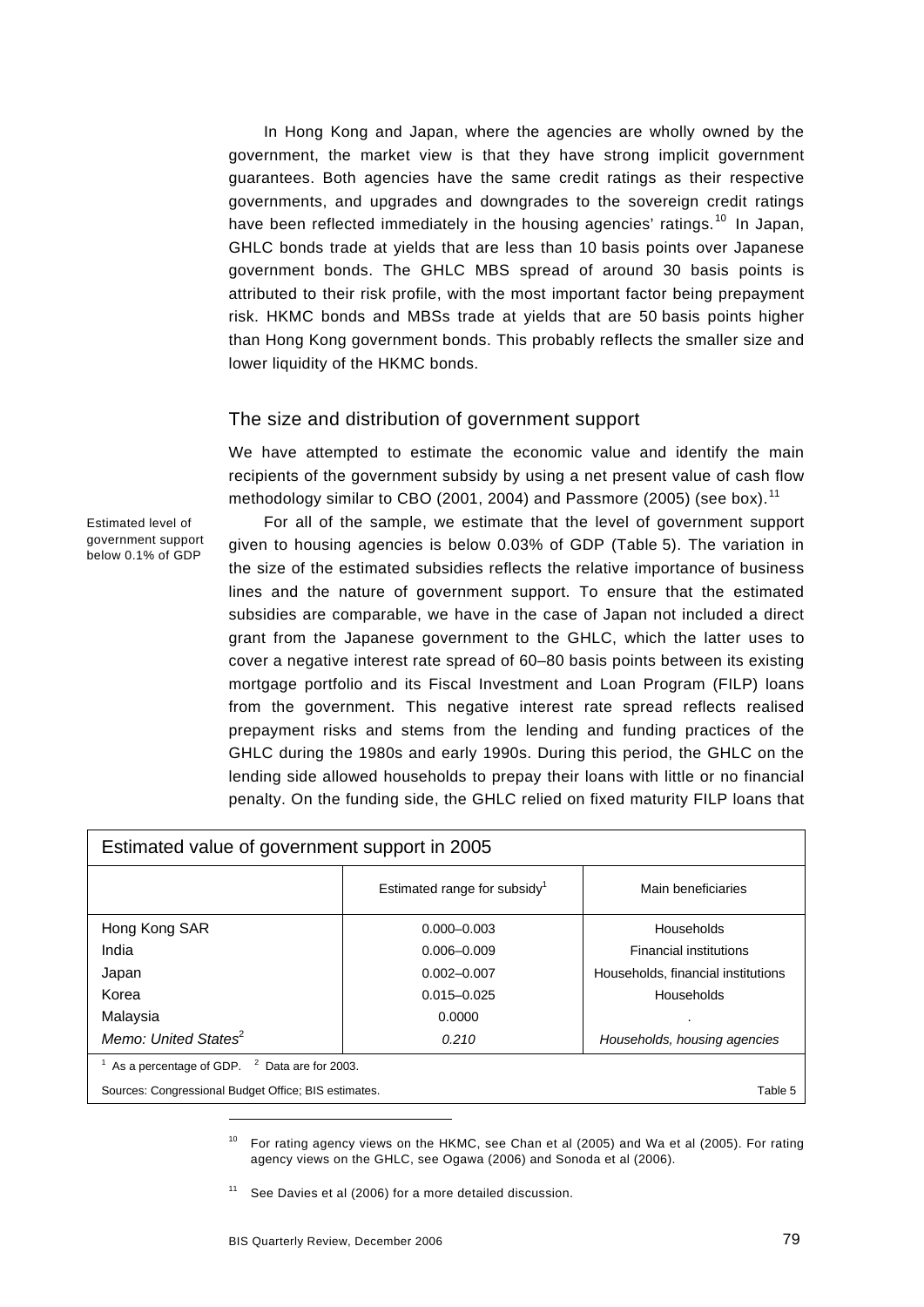### Estimating the size of housing agency government support

To estimate the size of government subsidies received by housing agencies and their distribution, we consider the net present value of cash flows, following a methodology similar to those used in CBO (2001, 2004). We take as our starting point the fact that housing agencies' subsidies are derived from two main sources: an explicit or implicit government guarantee, which allows them to issue bonds at lower yields than other financial institutions; and direct government benefits such as grants, tax exemptions and favourable regulatory treatment. Following CBO, we assign the subsidy impact on cash flows to the year in which they were earned and not the year in which the subsidy was received. Cash flows received in future years are discounted using the appropriate government bond yield. Hence, the present value of gross subsidies (*S*) is calculated as:

$$
S = \sum_{t=1}^{n} \frac{(r^{FI} - r^{HA})D^{HA} + (m^{FI} - m^{HA})MBS^{HA}}{(1 + d_{t})^{t}} + Ex
$$

where *r* is the average yield on bonds and *m* is the average yield on MBSs, with the superscript indicating whether the yield is for financial institutions (*FI*) or housing agencies (*HA*). The yields are based on the average maturity of bonds and MBSs issued in that year. *DHA* and *MBSHA* represent, respectively, the amount of bonds and MBSs issued by housing agencies, and *Ex* is the value of direct government subsidies such as grants, tax exemptions and other benefits received by housing agencies.

The housing agency bond spreads are spreads at issuance where available. However, data limitations mean that we have had to rely on secondary market spreads in a number of cases. To account for the resulting uncertainty regarding bond spreads at issuance, we have calculated the size of the support for a range of yield spreads. We have added and subtracted 10 basis points relative to our central estimates for all cases except India, for which we have added and subtracted 20 basis points. The amount of debt issued and its maturity are based on actual issuance data. The private financial institution bond spreads are based on entities of comparable credit quality to the housing agencies on a standalone basis, ie without government support.<sup>1</sup> These bond spreads are sourced from the secondary bond market. The housing agencies' discount rate *d* is taken from the corresponding sovereign yield curve, as full yield curves are not available for the housing agencies.

1 The rating agencies do not provide standalone ratings for the housing agencies, so we have relied on market liaison and our own judgment to identify financial institutions that are of similar credit quality to the housing agencies.

could not be prepaid without incurring substantial costs.<sup>[1](#page-9-0)2</sup> When interest rates fell sharply in the mid-1990s, households refinanced their loans at lower rates while the agency had to continue paying the higher rate of interest on its FILP loans. Thus, the Japan case illustrates the importance of actively managing prepayment risks and the potential fiscal risks faced by governments from housing finance agencies.

\_\_\_\_\_\_\_\_\_\_\_\_\_\_\_\_\_\_\_\_\_\_\_\_\_\_\_\_\_\_\_\_\_\_

The size of the KHFC subsidy reflects the fact that it issues large quantities of debt and has a funding advantage of around 75 basis points. The NHB has a similar funding advantage but issues less debt, and therefore receives a smaller estimated subsidy. The HKMC only benefits from an implicit government guarantee and raises moderate amounts of debt, resulting in a

l

<span id="page-9-0"></span> $12$  The Ministry of Finance, which is in charge of the FILP, agreed with the GHLC in 2005 that the GHLC could prepay a certain portion of outstanding FILP loans without penalty provided the GHLC exited from direct lending operations and abided by a corporate restructuring plan imposed by the Ministry.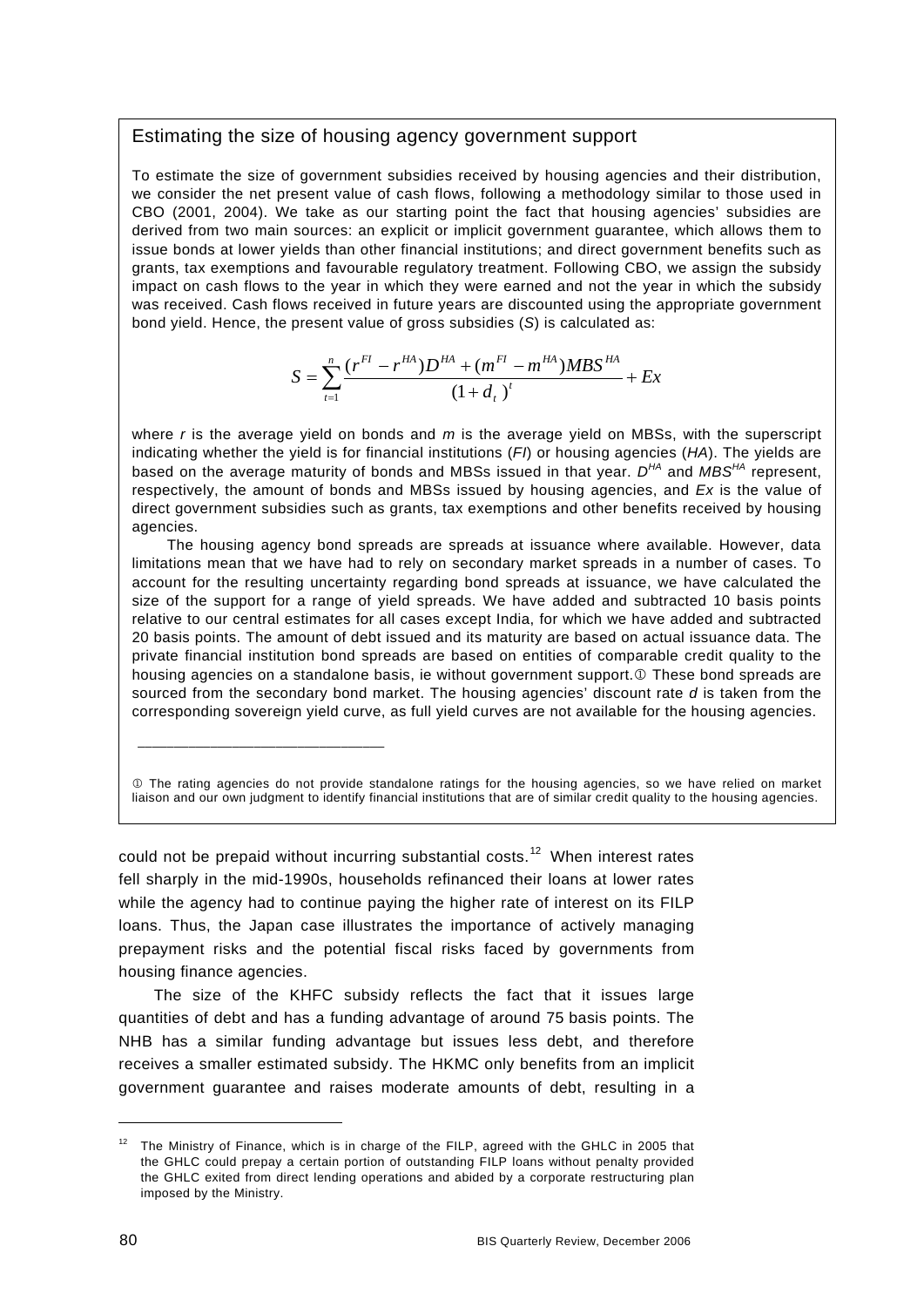relatively small estimated subsidy as well. Consistent with the market perception, we assume that Cagamas does not have a government guarantee, and therefore does not receive any government support.

For Korea, we find that most of the government support is being passed on to households through lower interest rates on their mortgages. In Japan, both households and financial institutions benefit from the government support.

For Hong Kong and India, the structure of the housing finance markets makes it difficult to assess who benefits from the government support. Nonetheless, discussions with market participants in each of the countries have provided some indication of the distribution of the benefits from government support. In India, it appears that the housing agency transfers most of the government support to banks and other financial institutions by providing them with lower-cost loans. In Hong Kong, it appears that the HKMC's mortgage insurance operations have lowered the cost of loans for less creditworthy borrowers.

### Conclusion

In several of the economies considered, the housing agencies appear to have helped develop domestic MBS and housing finance markets. In the MBS market, they have worked with governments to eliminate structural impediments to securitisation and have initiated more systematic issuance of MBSs. In several of the primary housing finance markets, they have broadened the range of loan types available to borrowers by introducing longer-term fixed rate loans. In some markets, they have also provided liquidity to the banking system – either by purchasing housing loans from financial institutions, or by making direct loans – though their capacity to provide stable funding for loan originators over the whole economic cycle has not yet been tested. Housing agencies also appear to have helped improve household access to loans in some cases.

Going forward, however, there are aspects of some of the Asian housing agencies' operations that may require close monitoring if the trends seen in recent years continue. One aspect is the recent broadening of Asian housing agencies' mandates as they try to remain relevant in an environment where banks have increased their supply of housing finance. This has arguably resulted in housing agencies holding more risks, particularly credit risk in Hong Kong, India and Korea. An additional aspect is that, as housing agencies increase their activities, their risk management requirements will also grow and thus become more challenging. However, at this stage these agencies do not have a dominant role in their respective housing finance markets. In addition, the overall risks assumed appear small relative to the economy as a whole.

Finally, from a broader policy perspective it is not clear that governmentsupported housing agencies are necessary to develop well functioning housing finance markets or liquid mortgage bond markets. This has been successfully demonstrated by several countries, including Australia, Chile, Colombia and Denmark (Bailey et al (2004), Chiquier et al (2004), Frankel et al (2004)). In addition, in many countries it has proven less easy for governments to scale

Households seem to benefit via lower interest rates in Korea and Japan …

… while it is difficult to assess who benefits in Hong Kong and India

MBS markets have benefited from housing agencies' efforts

Broadening of housing agencies' role should be monitored closely

Governmentsupported agencies not required for MBS markets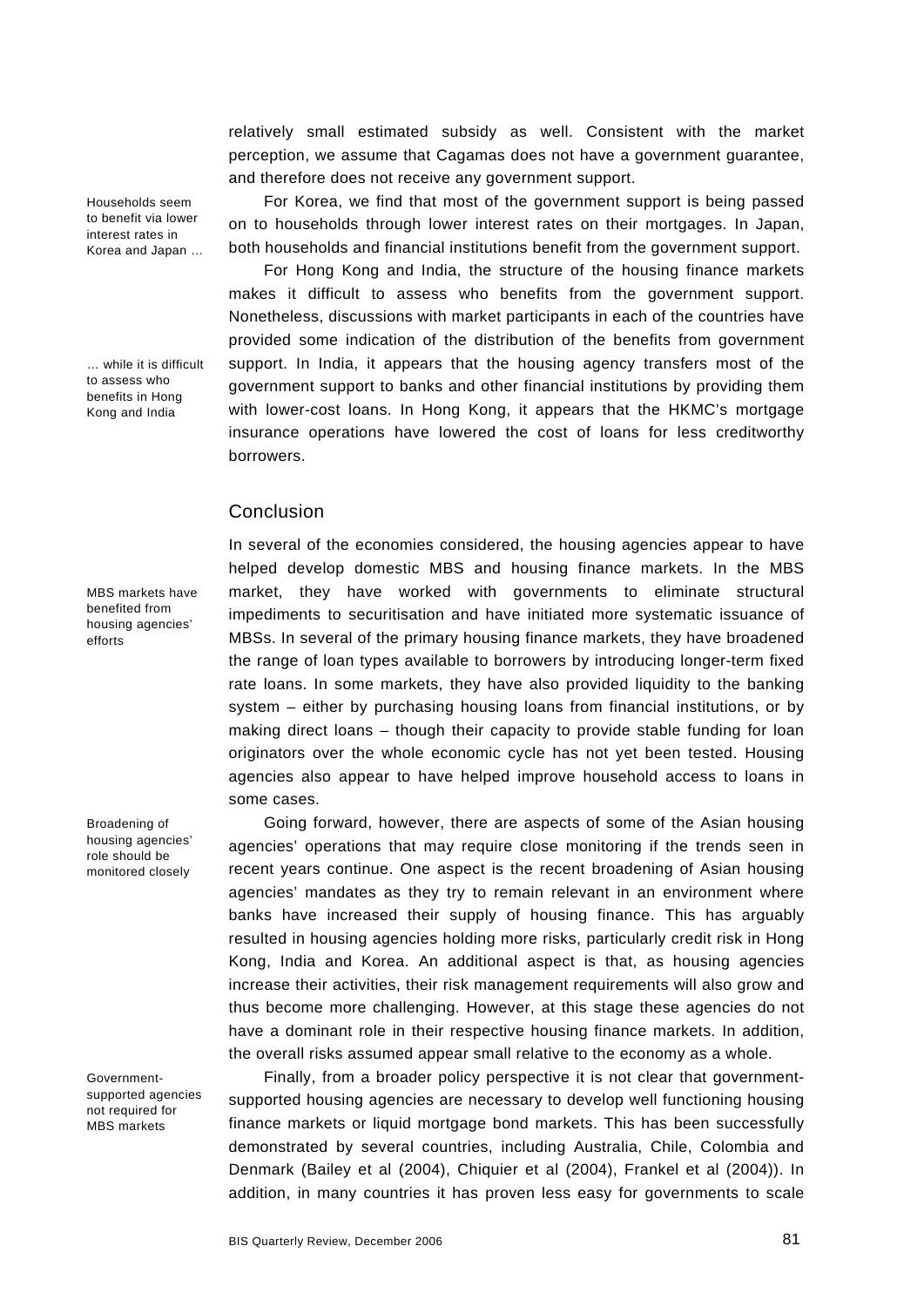back their involvement in markets than to introduce it (Higgs (1985)). None of the four government-owned Asian housing agencies have outlined exit strategies from their respective housing finance markets.

# References

Bailey, K, M Davies and L Dixon Smith (2004): "Asset securitisation in Australia", *Reserve Bank of Australia Financial Stability Review*, September.

Campbell, J, A Coates, K Halkerston, R McCrossin, J Mallyon and F Argy (1981): *Australian Financial System, Final Report of the Committee of Inquiry*, Australian Government Publishing Service.

Chan, V, F Lu and P Eastham (2005): *Presale: Bauhinia MBS Ltd*, Standard & Poor's.

Chiquier, L, O Hassler and M Lea (2004): *Mortgage securities in emerging markets*, World Bank.

Congressional Budget Office (2001): *Federal housing subsidies and the housing GSEs*.

——— (2004): *Updated estimates of the subsidies to the housing GSEs*.

Dalla, I (2006): *East Asian finance: selected issues*, World Bank.

Davies, M, J Gyntelberg and E Chan (2006): *Who benefits from government guarantees in Asian MBS markets?*, unpublished working paper.

Frankel, A, J Gyntelberg, K Kjeldsen and M Persson (2004): "The Danish mortgage market", *BIS Quarterly Review*, March, pp 95–109.

Fuchita, Y (2006): *Securitization of residential mortgages – can Japan create a "good" GSE?*, Nomura Institute of Capital Markets Research.

Gyntelberg, J and E Remolona (2006): "Securitisation in Asia and the Pacific: implications for liquidity and credit risks", *BIS Quarterly Review*, June, pp 65– 75.

Higgs, R (1985): *Crisis, bigger government and ideological change*, The Independent Institute.

Hong Kong Mortgage Corporation (2006): *Annual report 2005*, June.

Jones, J H (1951): *Fifty billion dollars: my thirteen years with the RFC (1932- 1945)*, Macmillan.

Kokularupan, N (2005): *Mortgage-backed securities markets: experience of Malaysia*, Cagamas Berhad, presentation at Asia Pacific Finance.

Konishi, A (2002): *The GHLC reform and Japanese housing finance market*, presentation at the Third Workshop on Housing Finance in Transition Economies, OECD.

Korea Housing Finance Corporation (2005): *Annual Report 2004*, May.

——— (2006): *Annual Report 2005*, May.